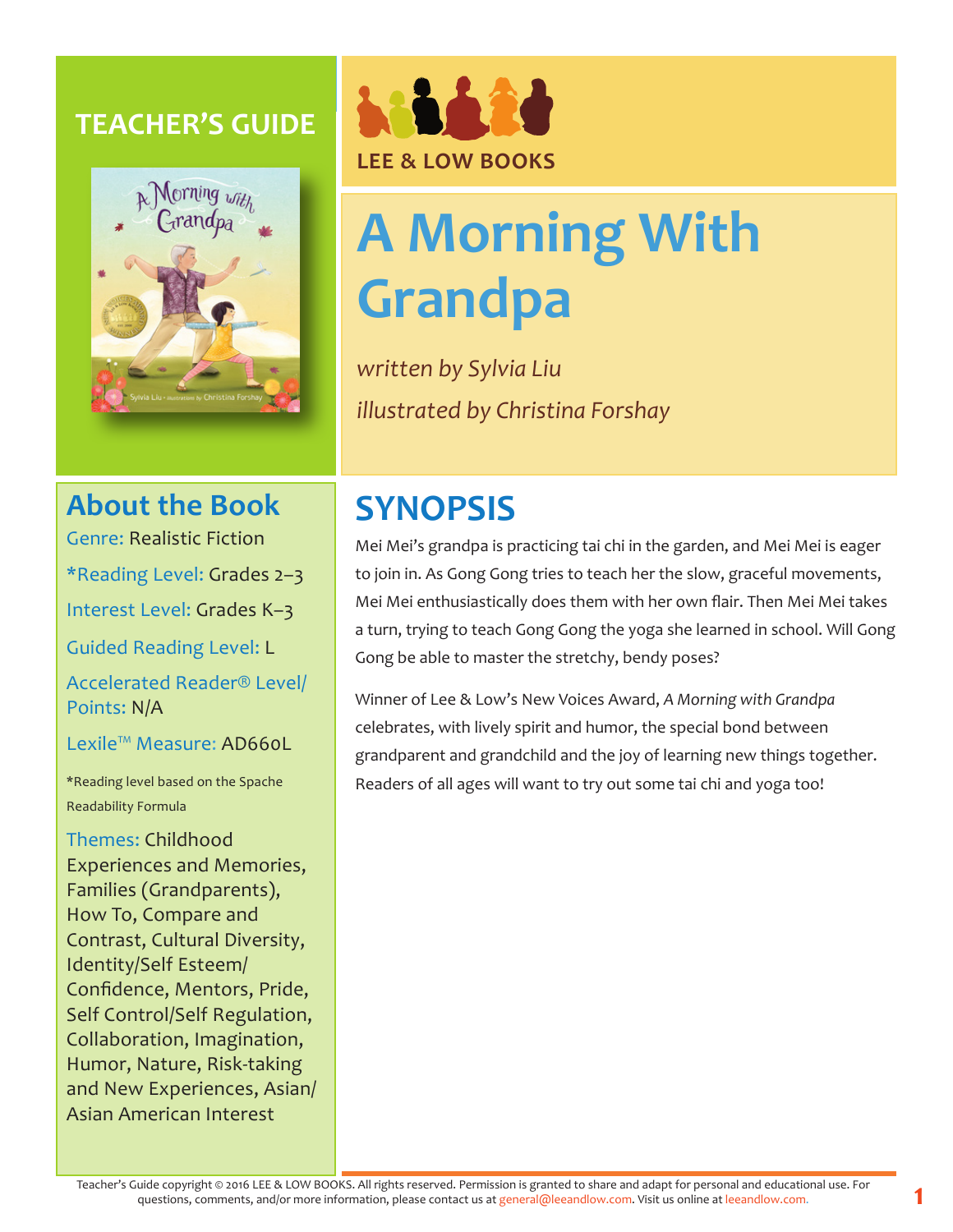

### **BACKGROUND**

*Tai Chi (from the author):* Tai chi is short for Tai chi chuan, which means "ultimate supreme boxing" in Chinese. Tai chi is a popular type of exercise that is also considered a martial art. When doing tai chi, people move slowly, breathe deeply and direct their *qi* (chee), or energy, around their bodies. They go through a series of connected movements, called forms. Tai chi helps people stay healthy and flexible. The most common style of tai chi includes twenty-four forms. In this story, the tai chi forms are not performed in their usual order.

Additional information on tai chi: According to the Mayo Clinic, tai chi can be done indoors or outdoors, alone or in a group class (http://www.mayoclinic. org/healthy-lifestyle/stress-management/in-depth/ tai-chi/art-20045184). It is safe for all ages and fitness levels. The fact that it is a low impact exercise may make it appealing to older adults. A demonstration of the twenty-four forms of tai chi can be found in the YouTube video "Tai Chi 24 Form, With English Titles" (https://www.youtube.com/watch?v=-ZtpwmjMC7Q).

*Yoga (from the author):* The term "yoga" comes from the Sanskrit word that means "union." Yoga is an ancient mind and body practice from India that focuses on balance and inner peace. There are many different types of yoga. People who practice yoga do postures called "asanas." Performing the postures helps people become strong and flexible. Yoga also focuses on the union between asanas and breath.

Additional information on yoga: Many yoga poses relate to animals and things in nature. In addition to the yoga poses described in the author's note, examples of poses with instructions can be found at Yoga Journal (http:// www.yogajournal.com/category/yoga-for/kids/) and Gaia (http://www.gaia.com/article/animal-yoga-posesfor-kids).

### **Additional titles to teach about grandparents and new experiences:**

*Grandfather Counts* written by Andrea Cheng, illustrated by Ange Zheng https://www.leeandlow.com/books/2399

*Goldfish and Chrysanthemums* written by Andrea Cheng, illustrated by Michelle Chang https://www.leeandlow.com/books/2398

*Rainbow Stew* by Cathryn Falwell https://www.leeandlow.com/books/2816

*Hot, Hot Roti for Dada-ji* written by F. Zia, illustrated by Ken Min https://www.leeandlow.com/books/2749

*Only One Year* written by Andrea Cheng, illustrated by Nicole Wong https://www.leeandlow.com/books/2715

*Going Home, Coming Home* written by Truong Tran, illustrated by Ann Phong https://www.leeandlow.com/books/2794

*The Wakame Gatherers* written by Holly Thompson, illustrated by Kazumi Wilds https://www.leeandlow.com/books/2901

*Abuela's Weave* written by Omar S. Casteñeda, illustrated by Enrique O. Sanchez https://www.leeandlow.com/books/2350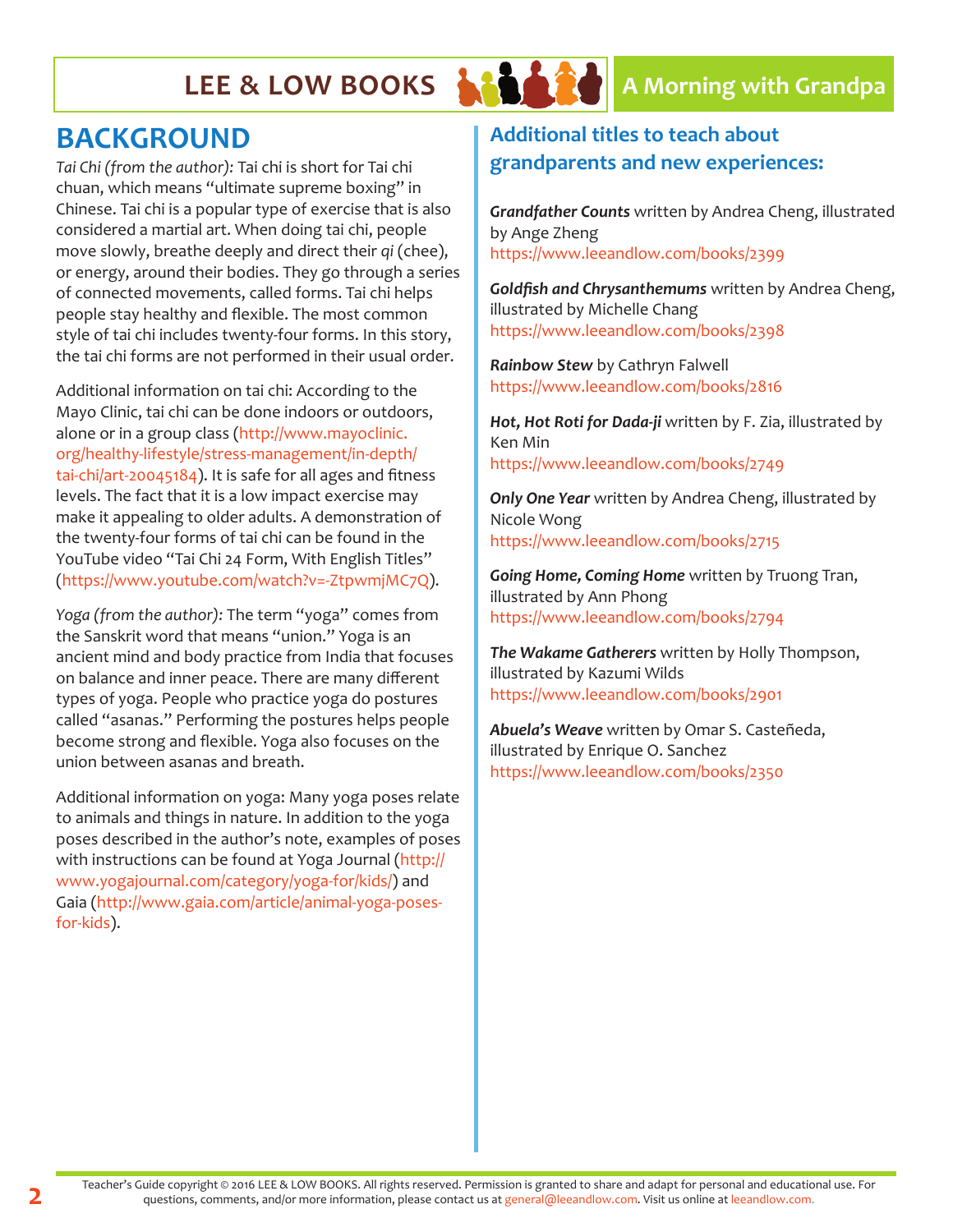### **VOCABULARY**

*(Reading Standards, Craft & Structure, Strand 4) (Language Standards, Vocabulary Acquisition & Use, Strands 4–6) (Speaking & Listening Standards, Comprehension & Collaboration, Strands 1 and 2)*

The story contains several contentspecific and academic words and phrases that may be unfamiliar to students. Based on students' prior knowledge, review some or all of the vocabulary below. Encourage a variety of strategies to support students' vocabulary acquisition: look up and record word definitions from a dictionary, write the meaning of the word or phrase in their own words, draw a picture of the meaning of the word, create a specific action for each word, list synonyms and antonyms, and write a meaningful sentence that demonstrates the definition of the word.

### **Content Specific**

tai chi, martial art, serenade, conduct a symphony, yoga, karate, ocean floor, Gong Gong (grandpa), qi, helicopter seed, serenading, Mei Mei (little sister), symphony, guard dog, royal palms, mermaid

#### **Academic**

sway, motion, frisky, energy, complicated, wobble, flex, carefully, gently, frisky, conduct, arch, hunch, startled, creature, guard



## **A Morning with Grandpa LEE & LOW BOOKS**

### **BEFORE READING**

#### **Prereading Focus Questions**

*(Reading Standards, Craft & Structure, Integration of Knowledge & Ideas, Strand 7) (Speaking & Listening Standards, Comprehension & Collaboration, Strands 1 and 2)*

Before introducing this book to students, you may wish to develop background knowledge and promote anticipation by posing questions such as the following:

- 1. Take a look at the front and back covers. Take a picture walk. Ask students to make a prediction. Do you think this book will be fiction or nonfiction? What makes you think so? What clues do the author and illustrator give to help you know whether this book will be fiction or nonfiction?
- 2. What's special about the relationship between a grandchild and grandparent? What kinds of activities might a grandchild and grandparent do together? What might a grandparent teach a grandchild? What might a grandchild teach a grandparent? Encourage students to share personal experiences.
- 3. Introduce the topics of tai chi and yoga. On chart paper, create a KWL chart about each one: What do you think you know about tai chi/yoga? What do you want to know? What have you learned? Record students' responses in the first two columns of each chart. You will return at the end of the read aloud to reflect on and record what they have learned.
- 4. As a hook for students, consider showing them the book trailer created by author Sylvia Liu posted on YouTube: https://www. youtube.com/watch?v=BgGR8zD1rR8&feature=youtu.be

### **Exploring the Book**

*(Reading Standards, Key Ideas & Details, Strand 1, Craft & Structure, Strand 5, and Integration of Knowledge & Ideas, Strand 7) (Speaking & Listening Standards, Comprehension & Collaboration, Strands 1 and 2)*

Talk about the title of the book. Then ask students what they think this book will most likely be about and whom the book might be about. What do they think might happen? What information do they think they might learn? What makes them think that?

Take students on a book walk and draw attention to the following parts of the book: front and back covers, title page, author and illustrators' dedications, and illustrations. Read the glossary at the beginning of the book to introduce key terms. The author's note at the end provides further history on tai chi and yoga, as well as step-by-step instructions on the poses featured in the main story.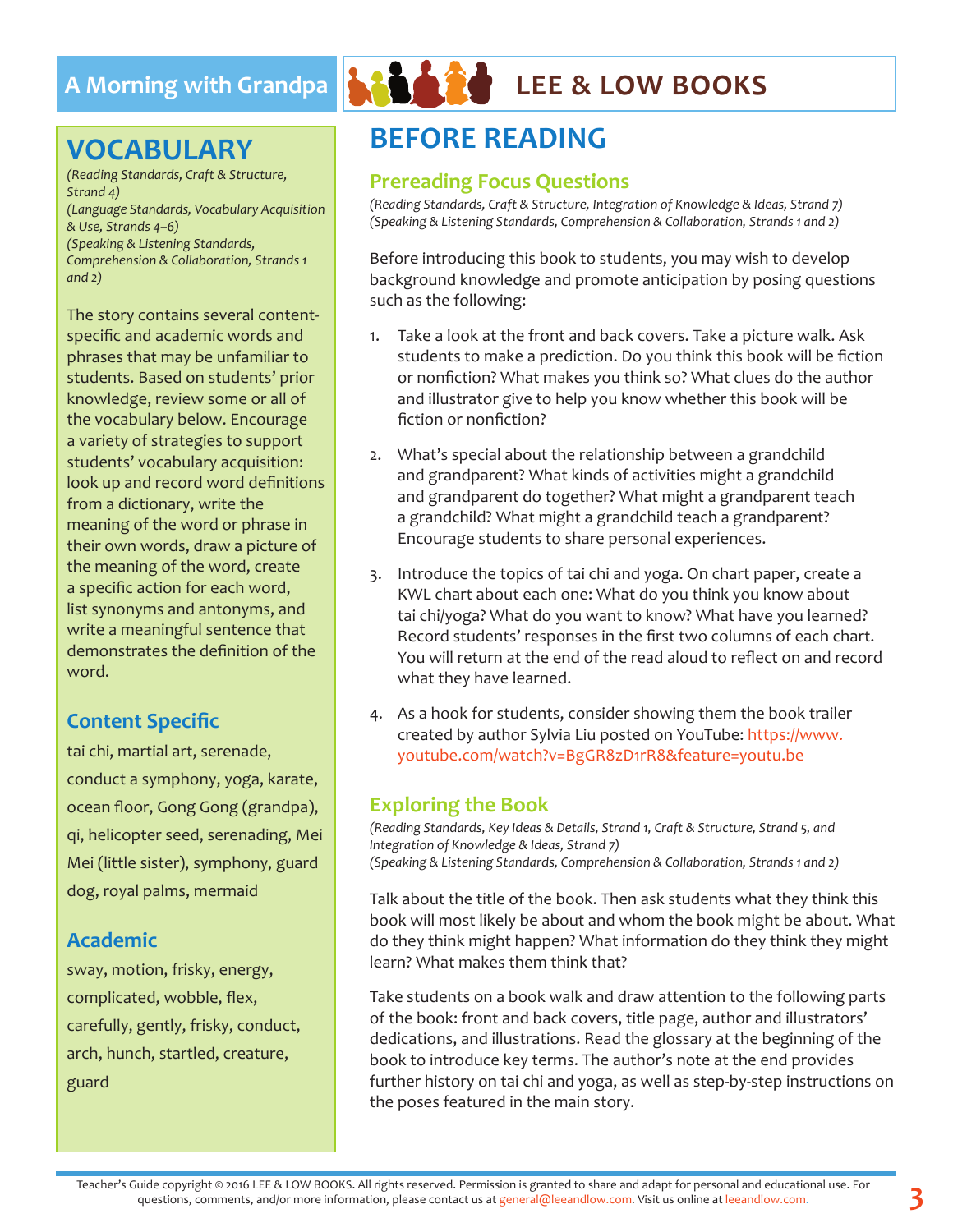## **LEE & LOW BOOKS ARE A Morning with Grandpa**



#### **Setting a Purpose for Reading**

*(Reading Standards, Key Ideas & Details, Strands 1–3)*

Have students read to find out:

- how Mei Mei and Gong Gong spend their morning together
- what they learn from each other
- what are tai chi and yoga and how they are similar and different

Encourage students to consider why the author, Sylvia Liu, would want to share this story with young people.

### **AFTER READING**

### **Discussion Questions**

After students have read the book, use these or similar questions to generate discussion, enhance comprehension, and develop appreciation for the content. Encourage students to refer to passages and/ or illustrations in the book to support their responses. **To build skills in close reading of a text, students should cite evidence with their answers.**

### **Literal Comprehension**

*(Reading Standards, Key Ideas & Details, Strands 1–3) (Speaking & Listening Standards, Comprehension & Collaboration, Strands 1–3 and Presentation of Knowledge & Ideas, Strand 4)*

- 1. What is Gong Gong doing in the garden?
- 2. When Grandpa says tai chi is a martial art, what does Mei Mei say? According to Gong Gong, how is tai chi different than karate?
- 3. What tai chi forms does Gong Gong teach Mei Mei? What are some of the action words the author, Sylvia Liu, uses to describe Mei Mei when she tries tai chi?
- 4. What does Mei Mei teach Gong Gong?
- 5. Which yoga poses does Mei Mei teach Gong Gong? What are some of the action words the author, Sylvia Liu, uses to describe how his body moves when he tries yoga?
- 6. What is *qi*?
- 7. What do Mei Mei and Gong Gong say to each other to encourage them to keep going even when they don't do the poses quite right?
- 8. Which yoga pose is difficult for Gong Gong?
- 9. Which tai chi pose is difficult for Mei Mei?
- 10. Which yoga pose are Gong Gong and Mei Mei able to do together?

### **Extension/Higher Level Thinking**

*(Reading Standards, Key Ideas & Details, Strands 2 and 3 and Craft & Structure, Strands 4 and 6) (Speaking & Listening Standards, Comprehension & Collaboration, Strands 1–3 and Presentation of Knowledge & Ideas, Strand 4)*

- 1. Why do you think tai chi is challenging for Mei Mei? Compare and contrast the ways she and Gong Gong each practice tai chi.
- 2. Why do you yoga is challenging for Gong Gong? Compare and contrast the ways he and Mei Mei each practice yoga.
- 3. How does Gong Gong respond when Mei Mei tries the tai chi forms? How does he help her keep practicing and learning?
- 4. What advice do you have for Gong Gong to improve his yoga? What advice do you have for Mei Mei to improve her tai chi?
- 5. Do you think Mei Mei is too young to master tai chi? Do you think Gong Gong is too old to master yoga? Why or why not?
- 6. What are the similarities and differences between yoga and tai chi? Why do you think someone would want to learn yoga or tai chi?
- 7. Compare and contrast how Mei Mei and Gong Gong each practice yoga. How does Mei Mei respond when Gong Gong struggles to do the poses she introduced? How does she help him keep practicing and learning?
- 8. Describe Mei Mei and Gong Gong's relationship. How do you think they felt during their morning together? How could you tell? What is special about a grandparent-grandchild relationship? What could be challenging about it?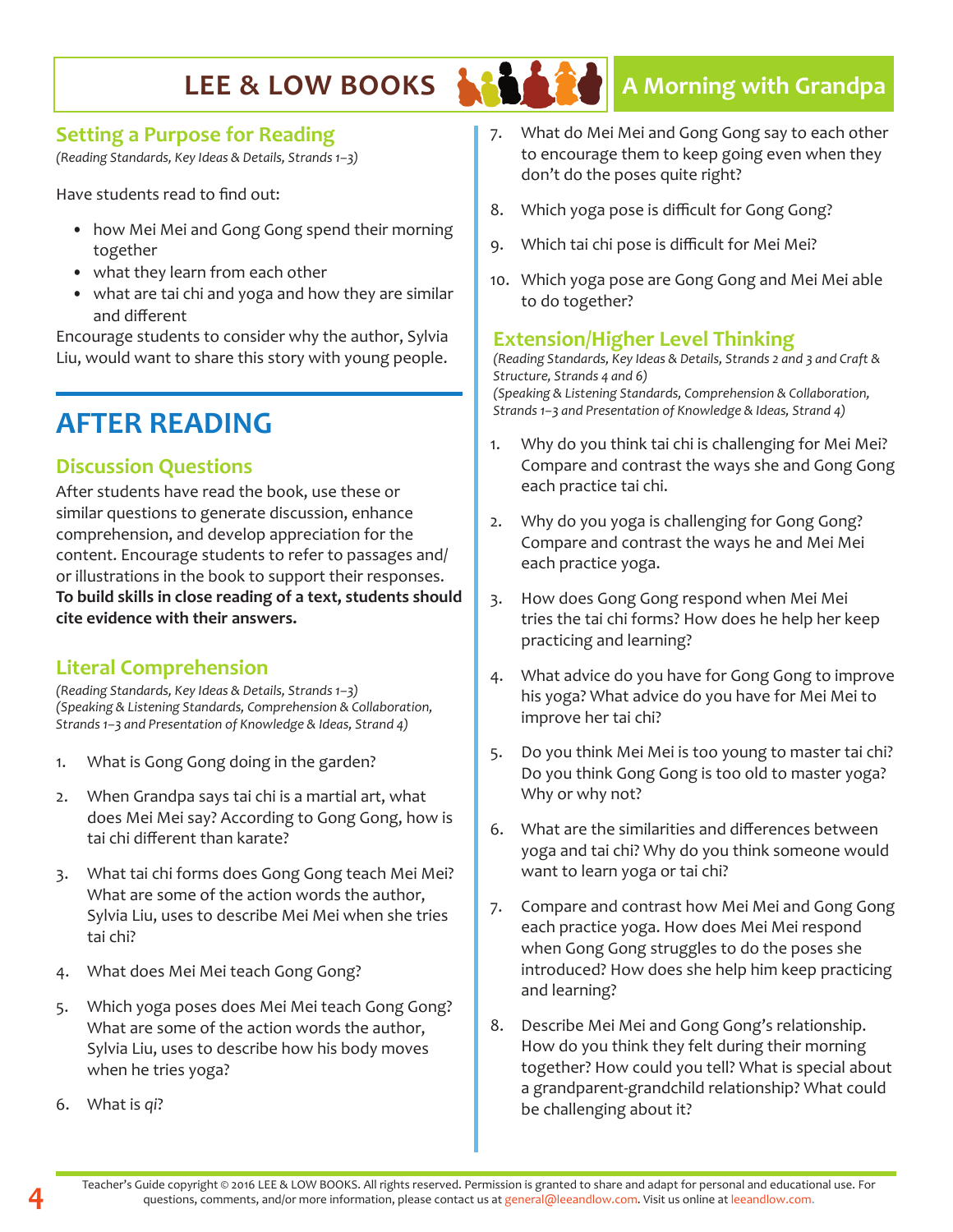## **A Morning with Grandpa LEE & LOW BOOKS**

"The book's sweetness stems from the thoughtful gentleness with which Gong Gong guides Mei Mei, never restraining her natural exuberance."

–*Publishers Weekly* 

"Together, Liu's lively text and Forshay's playful illustrations effectively capture a true-to-life relationship that transcends cultures and generations. "

–*Kirkus Reviews* 

"**VERDICT**: This selection stands out from other yoga picture books for its introduction to tai chi and will circulate well in collections where there is an interest in movement, health, and fitness." –*School Library Journal*

- 9. How do Mei Mei and Gong Gong demonstrate patience in teaching and taking turns?
- 10. What do Mei Mei and Gong Gong learn about trying new things?
- 11. Why do Mei Mei and Gong Gong want to share their interests and teach each other about yoga and tai chi? How does sharing an experience or interest bring people closer together?
- 12. Do you think Grandpa will try yoga again? Do you think Mei Mei will try tai chi again? Why or why not?
- 13. Think about a time you tried to teach a person something. How does your experience compare to Mei Mei and Gong Gong's experience?
- 14. Do you think yoga or tai chi would be popular in your school? Why or why not?

#### **Reader's Response**

*(Writing Standards, Text Types & Purposes, Strands 1–3 and Production & Distribution of Writing, Strands 4–6)* 

Use the following questions and writing activities to help students practice active reading and personalize their responses to the book. Suggest that students respond in reader's response journals, essays, or oral discussion. You may also want to set aside time for students to share and discuss their written work.

1. Return to the class KWL chart from before reading. Discuss and write about what you learned about tai chi and yoga. Refer back to the author's notes about each topic. Include information about what makes tai chi and yoga different from other sports or forms of exercise.

- 2. Describe one of your grandparents or another older person who is important to you. Use as much detail as possible. Include information about what you do together, what you talk about, and how you learn from your grandparent and teach him/her new things.
- 3. Describe a time when you took a risk and tried something you'd never done before. How did you feel when you started out? What happened? Did anyone help you? How? How did you feel after trying the new thing?
- 4. Compare and contrast how your body feels when you're wild and when you are calm. What helps you calm down when you are very excited or have a lot of extra energy?
- 5. Describe a time you tried to teach another person something new to him/her. What did you try to teach? How did it go? What were the challenges in teaching something? What were the rewards?

### **ELL Teaching Activities**

*(Speaking & Listening Standards, Comprehension & Collaboration, Strands 1–3 and Presentation of Knowledge & Ideas, Strands 4–6) (Language Standards, Vocabulary Acquisition & Use, Strands 4–6)*

These strategies might be helpful to use with students who are English Language Learners.

1. Assign ELL students to partner-read the story with strong English readers/speakers. Students can alternate reading between pages, repeat passages after one another, or listen to the more fluent reader.

Teacher's Guide copyright © 2016 LEE & LOW BOOKS. All rights reserved. Permission is granted to share and adapt for personal and educational use. For<br>**● Permission Start of the and to the and form** over information, pleas questions, comments, and/or more information, please contact us at general@leeandlow.com. Visit us online at leeandlow.com.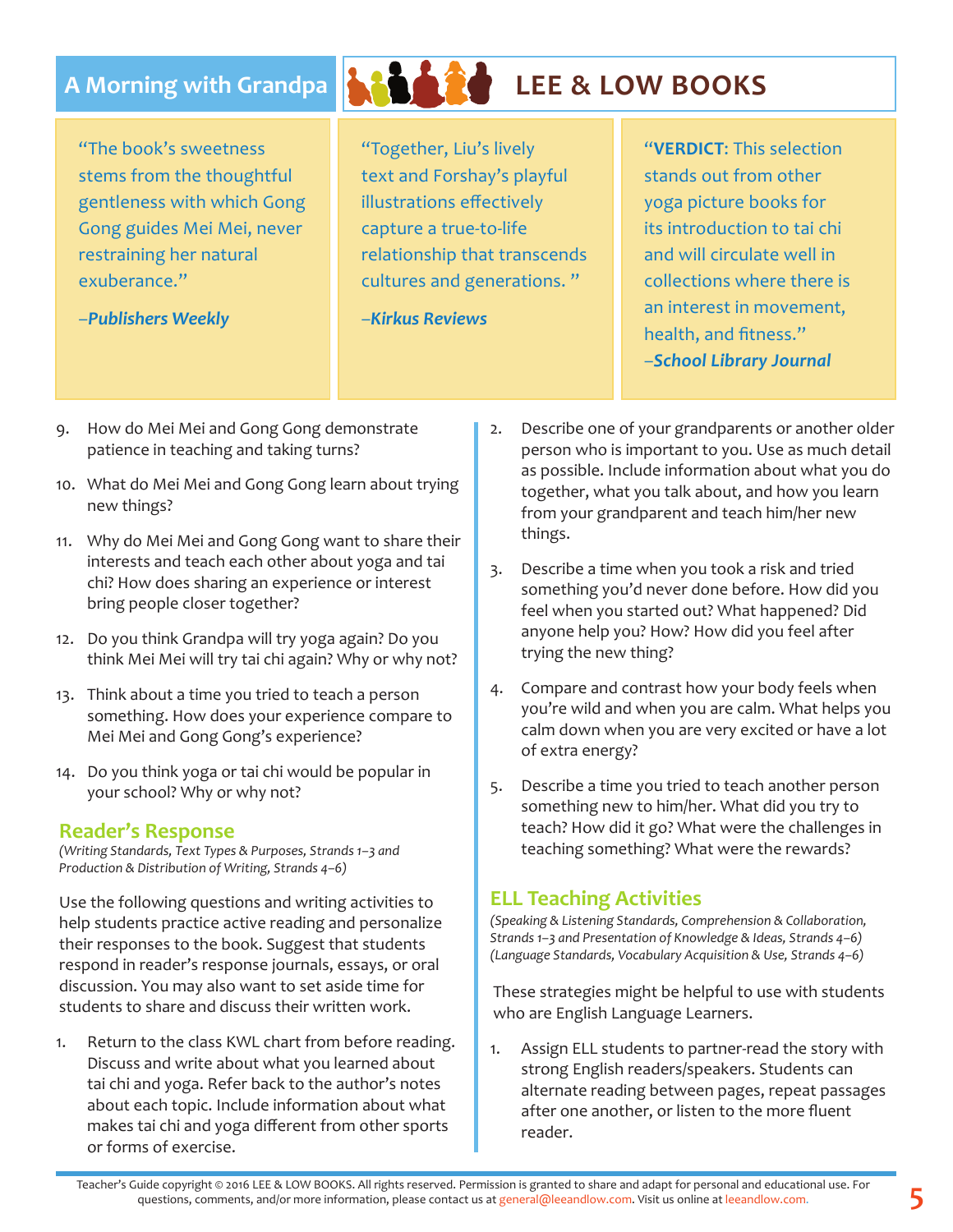## **LEE & LOW BOOKS A MAXE A** Morning with Grandpa

- 2. Have each student write three questions about the story. Then let students pair up and discuss the answers to the questions.
- 3. Depending on students' level of English proficiency, after the first reading:

• Review the illustrations in order and have students summarize what is happening on each page, first orally, then in writing.

• Have students work in pairs to retell either the plot of the story or key details. Then ask students to write a short summary, synopsis, or opinion about what they have read.

- 4. Have students give a short talk about one of their grandparents, yoga, or tai chi.
- 5. The book contains several content-specific and academic words that may be unfamiliar to students. Based on students' prior knowledge, review some or all of the vocabulary. Expose English Language Learners to multiple vocabulary strategies. Have students make predictions about word meanings, look up and record word definitions from a dictionary, write the meaning of the word or phrase in their own words, draw a picture of the meaning of the word, list synonyms and antonyms, create an action for each word, and write a meaningful sentence that demonstrates the definition of the word.
- 6. Show students pictures or video clips of the real animals, natural elements, etc. related to the tai chi forms and yoga poses: crane, seaweed, helicopter seed, rock star, conductor of a symphony, guard dog, mermaid, palm tree.

### **INTERDISCIPLINARY ACTIVITIES**

*(Introduction to the Standards, page 7: Students who are college and career ready must be able to build strong content knowledge, value evidence, and use technology and digital media strategically and capably)*

Use some of the following activities to help students integrate their reading experiences with other curriculum areas. These can also be used for extension

activities, for advanced readers, and for building a home-school connection.

### **English Language Arts**

*(Reading Standards, Key Ideas & Details, Strand 2, Craft & Structure, Strand 4, and Integration of Knowledge & Ideas, Strand 9) (Writing Standards, Text Types & Purposes, Strands 2 and 3 and Productions & Distribution of Writing, Strand 4) (Language Standards, Knowledge of Language, Strand 3 and Vocabulary Acquisition & Use, Strand 5) (Speaking & Listening Standards, Comprehension & Collaboration, Strands 1–3 and Presentation of Knowledge & Ideas, Strand 4)*

- 1. Have students write a letter to a friend describing yoga or tai chi. Students should explain what it is, how it is unique from other activities, and its benefits. Ask students to include why they recommend yoga or tai chi to a friend.
- 2. Study the examples of written and visual directions for yoga poses as a class: What are the characteristics of an informative text? Have students write and draw step-by-step "How To" directions for their own yoga poses or a different task/activity. Then have students in partners try to follow the directions and pictures they created. Students can revise their directions based on their partners' ability to accomplish the task or pose. As a class, reflect on the challenges and purpose of writing how to directions.
- 3. Create a Venn diagram about contrasting types of activities (e.g., quiet vs. loud, calm vs. energetic, etc.) You may wish to use this to highlight appropriate activities for specific times of your school day (e.g., indoor recess vs. outdoor recess activities). Discuss how some activities can fall into both categories depending on how they are performed, such as playing music or dancing.
- 4. Create a list of helpful phrases for teaching and encouraging others, starting with examples from the book, such as *"Now you try," "Not quite right. Try…" "Very nice!" "Just copy me,"* and *"You can do it. Give it a try!"* Remind students to use these phrases during partner work and other interactions with classmates.
- 5. Read another story about a girl who learns yoga called *The Happiest Tree: A Yoga Story* (https://www. leeandlow.com/books/2401). In a paragraph, have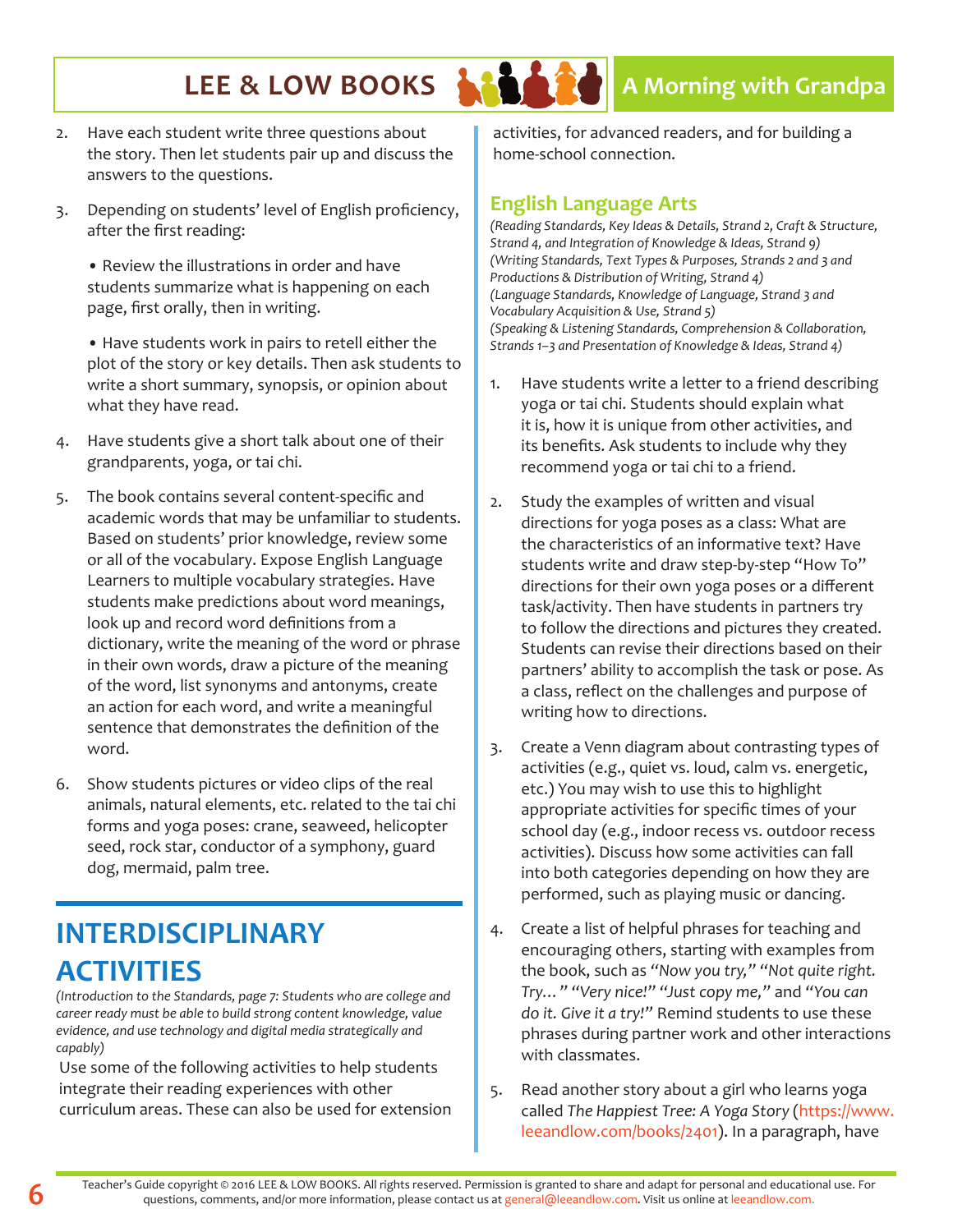

## **A Morning with Grandpa LEE & LOW BOOKS**

students compare the character Meena with Mei Mei from *A Morning with Grandpa*, focusing on the question: What does each character learn about self-confidence?

- 6. Explain to students that a simile is a way to make a comparison between two different things and uses "like" or "as" to make the comparison. Writers use similes to give more detail, make their writing more exciting, and help readers better understand a topic. Have students identify and write down the similes in *A Morning with Grandpa*. As a group, discuss what the story would be like without the similes. How do these examples make the story easier to imagine? Encourage students to create their own similes and share them with the class.
- 7. Have students study how the following words are displayed in the text: hopped, bopped, twirled, creaky, arched, and leaned. What clues can students use to determine the meaning of these words? Why do you think the words were written this way in contrast to the rest of the sentences? Encourage students to try to write a word that hints at its meaning by changing the shape, length, size, color, or another characteristic.

### **Social Studies/Geography**

*(Reading Standards, Craft & Structure, Strands 4 and 5) (Speaking & Listening Standards, Comprehension & Collaboration, Strands 1–3 and Presentation of Knowledge & Ideas, Strand 4)* Locate China and India on a map and show the distance from where students' school is. Discuss other examples of how pastimes from a particular place can be shared and enjoyed all over the world, locating relevant places on the map.

### **Physical Education**

*(Reading Standards, Integration of Knowledge & Ideas, Strands 7 & 9) (Speaking & Listening Standards, Comprehension & Collaboration, Strands 1–3 and Presentation of Knowledge & Ideas, Strand 4)*

- 1. Try out the tai chi forms and yoga poses described in this book. View videos or pictures of additional poses. Discuss terms like *flexibility* and *balance*. Ask students to focus on how each pose requires the use of different body parts.
- 2. Discuss the connection between tai chi and yoga and things in nature. Brainstorm additional animals

or natural elements and create poses related to them.

- 3. Revisit the book with a focus on listing various action words (e.g., *dance, sway, bounce, hop, twirl, wobble,* etc.) Act out each word.
- 4. Try reading the story again with students acting out Mei Mei and Gong Gong's attempts at tai chi and yoga. For example, after you read, "He was a musician serenading the sunflowers" and "Mei Mei was a rock star playing guitar for the daisies" encourage students or a volunteer to show what each example looks like.
- 5. Act out Mei Mei and Gong Gong's versions of "Cloud Hands" and "Play the Lute," and discuss the differences in their energy/activity levels. Practice techniques for calming down such as slowing one's movements, matching breath to movement, deep breathing, etc.
- 6. Consider making tai chi or yoga a part of the school day routine. Yoga and tai chi could be used at the beginning or end of the day, after recess or lunch, as a mind and body break or to refocus for a new activity. To get started, read Teaching Tolerance's article, "Yoga in Public Schools," (http://www. tolerance.org/magazine/number-42-fall-2012/ feature/yoga-public-schools) and check out the K–12 Yoga Directory (http://k-12yoga.org/) to find local resources.

### **School-Home Connection**

*(Speaking & Listening Standards, Comprehension & Collaboration, Strands 1–3 and Presentation of Knowledge & Ideas, Strand 4) (Writing Standards, Text Types & Purposes, Strand 2 and Research to Build & Present Knowledge, Strand 7)*

- 1. Ask students to teach a family member some of the tai chi or yoga poses you've practiced in school. Discuss in advance language and behaviors to use for explaining, encouraging, demonstrating, etc. Have students report back about successes and challenges and write up a reflection on the experience.
- 2. Ask students to interview a grandparent or other caregiver about his or her favorite pastimes. If possible, invite family members to school to teach the class something new.